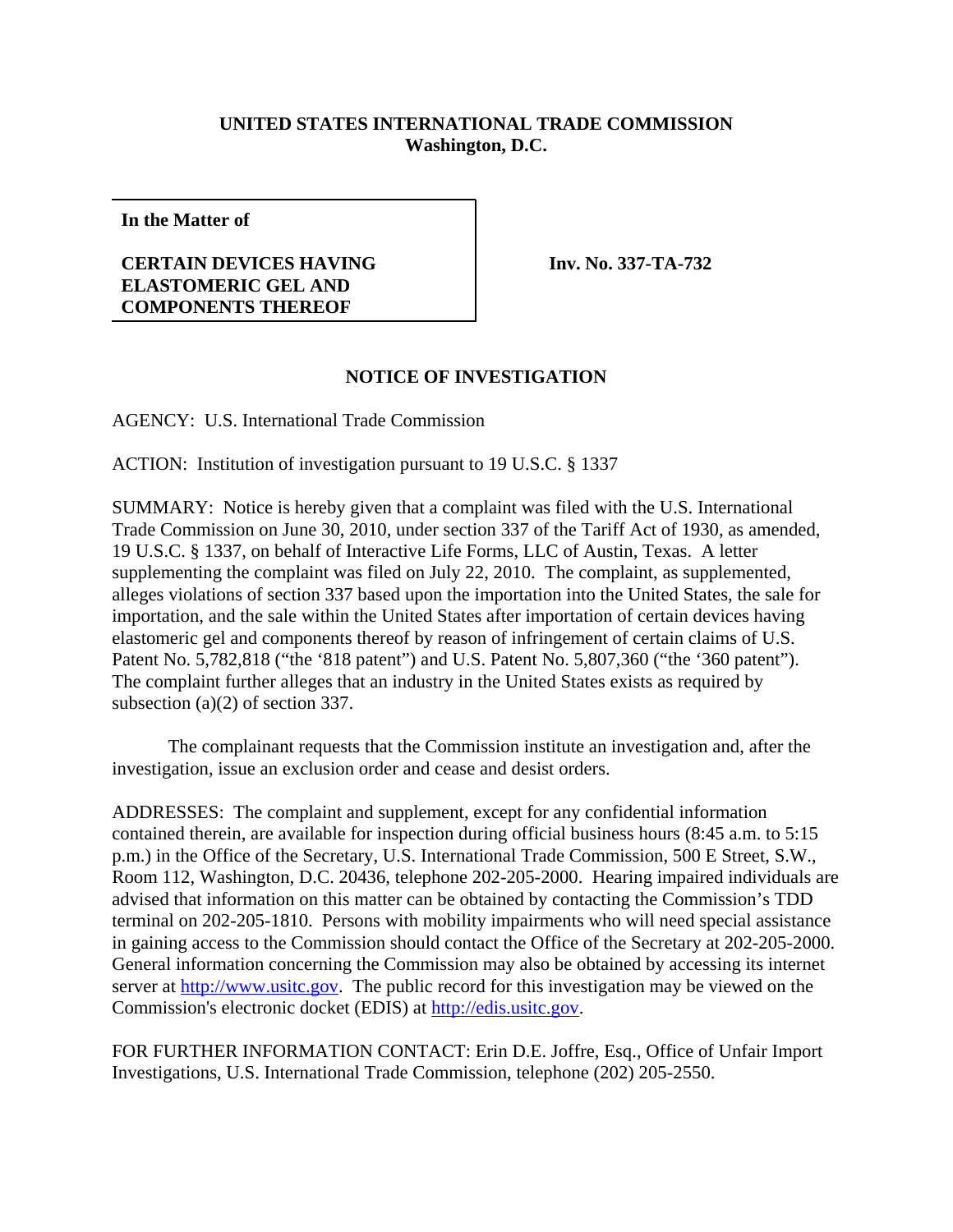AUTHORITY: The authority for institution of this investigation is contained in section 337 of the Tariff Act of 1930, as amended, and in section 210.10 of the Commission's Rules of Practice and Procedure, 19 C.F.R. § 210.10 (2010).

SCOPE OF INVESTIGATION: Having considered the complaint, the U.S. International Trade Commission, on July 29, 2010, ORDERED THAT –

(1) Pursuant to subsection (b) of section 337 of the Tariff Act of 1930, as amended, an investigation be instituted to determine whether there is a violation of subsection  $(a)(1)(B)$  of section 337 in the importation into the United States, the sale for importation, or the sale within the United States after importation of certain devices having elastomeric gel and components thereof that infringe one or more of claims 1-7 of the '818 patent and claims 1-12 of the '360 patent, and whether an industry in the United States exists as required by subsection (a)(2) of section 337:

(2) For the purpose of the investigation so instituted, the following are hereby named as parties upon which this notice of investigation shall be served:

(a) The complainant is:

Interactive Life Forms, LLC 4401 Freidrich Lane, Bldg. 4, Ste. 400 Austin, TX 78744

(b) The respondents are the following entities alleged to be in violation of section 337, and are the parties upon which the complaint is to be served:

> California Exotic Novelties, Inc. 14235 Ramona Avenue Chino, CA 91710

Direct Advantage Values Enterprise, Inc. 1098 San Mateo Avenue, Unit 7 South San Francisco, CA 94080

Nanma Manufacturing Co., Limited 60 Wing Tai Road Chai Wan, Hong Kong Island Hong Kong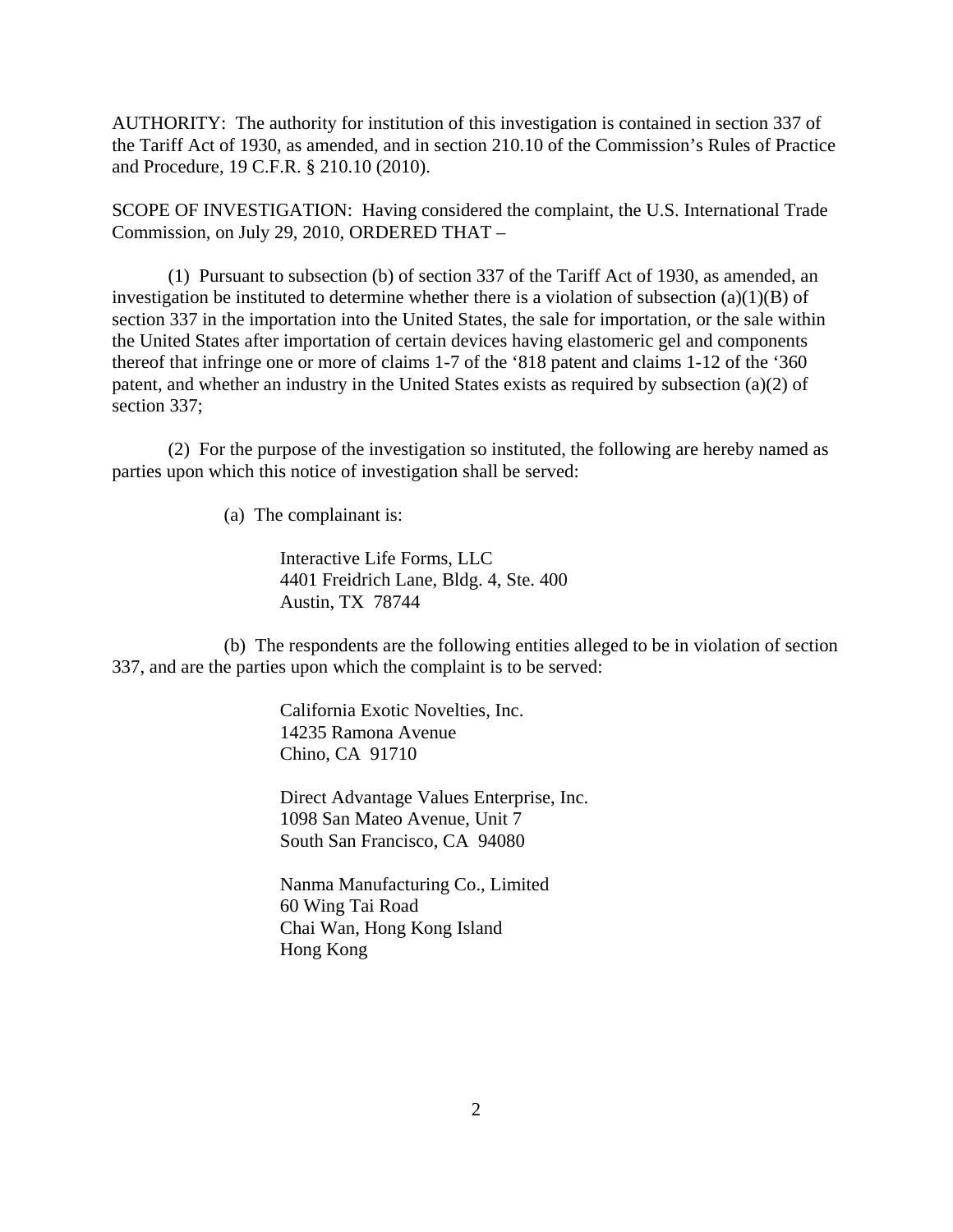Shenzhen Shaki Industrial Co., Ltd. F2B1-2/F, Min'ai Industrial Park Zikengjing Village, Guanlan Town Bao'an District Shenzhen, Guangdong China

Pipedream Products, Inc. 21350 Lassen Street Chatsworth, CA 91311

Tenga Co., Ltd. 2-58-10, Chuo Nakano-Ku, Tokyo 164-0011 Japan

Vast Resources, Inc. d/b/a Topco Sales 9410 De Soto Avenue Chatsworth, CA 91311

Convergence Inc. 8842 Evanview Drive Los Angeles, CA 90067

E.T.C., Inc. d/b/a Eldorado Trading Company, Inc. 2325 W. Midway Boulevard Broomfield, CO 80020

Gigglesworld Corporation 22 Bill Horton Way Wappingers Falls, NY 12590

Honey's Place, Inc. 640 Glenoaks Boulevard San Fernando, CA 91340

Joe Enterprises, Inc. 4848 South 38<sup>th</sup> Street Phoenix, AZ 85040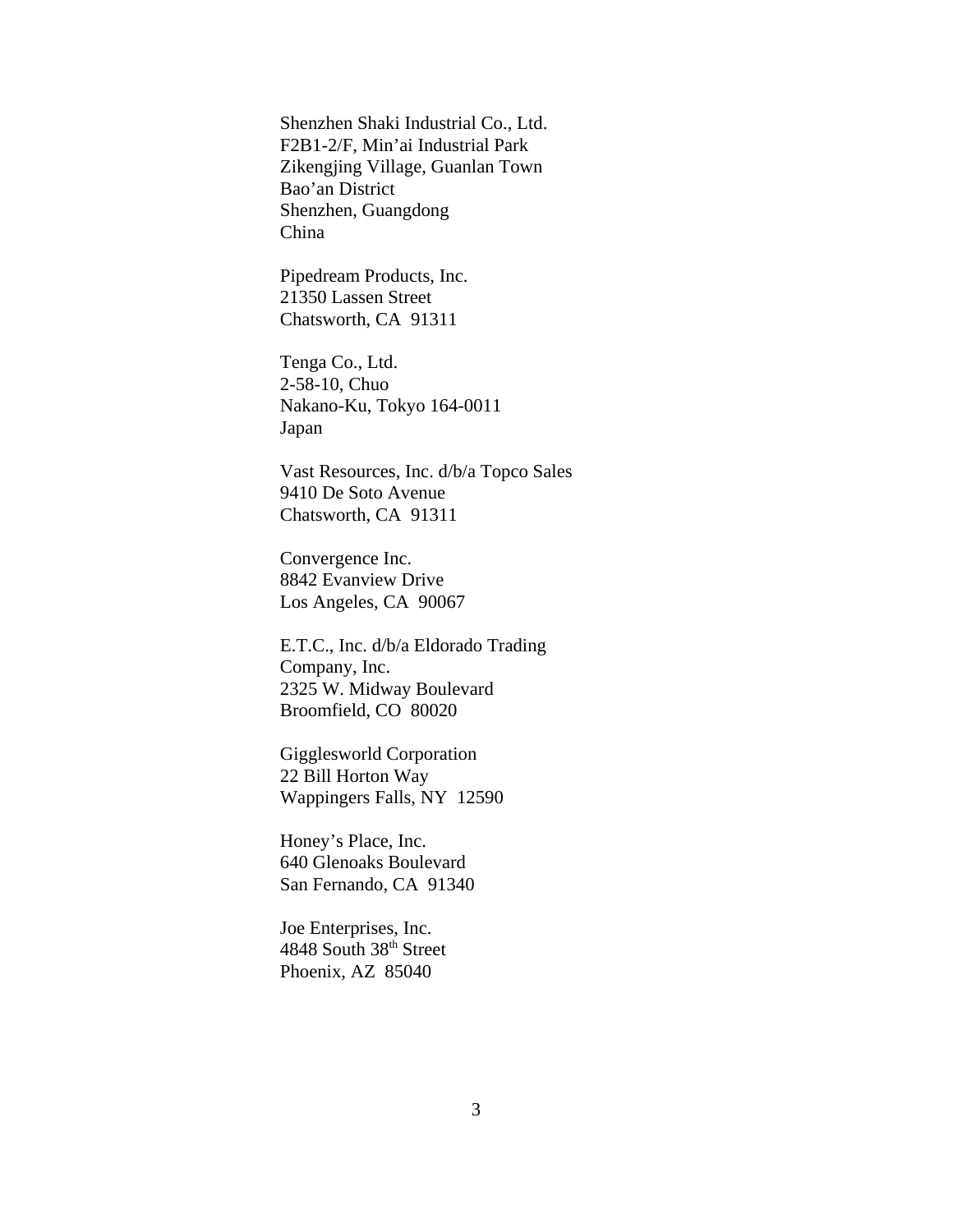Liberator, Inc. 202 N. Carson Street Carson City, NV 89701

Nalpac Enterprises, Ltd. d/b/a/ Nalpac, Ltd. 1111 E 8 Mile Road Ferndale, MI 48220

Satistec, LLC 3960 Howard Hughes Parkway Ste. 500 Las Vegas, NV 89169

Universal Distributor 2110 Centre Pointe Parkway Santa Clarita, CA 91350

Williams Trading Co., Inc. 9250 Commerce Highway Pennsauken, NJ 08110

W.T.F.N. Inc. d/b/a Holiday Products 20950 Lassen Street Chatsworth, CA 91311

Barnaby Ltd., LLC 934 Howard Street San Francisco, CA 94103

L.F.P., Inc. 8484 Wilshire Boulevard Ste. 900 Beverly Hills, CA 90211

LFP Internet Group, LLC 8484 Wilshire Boulevard Ste. 900 Beverly Hills, CA 90211

PHE, Inc. 302 Meadowland Drive Hillsborough, NC 27278

Polydigitech Inc. 721 Limerick Lane Apt. 2B Schaumburg, IL 60193